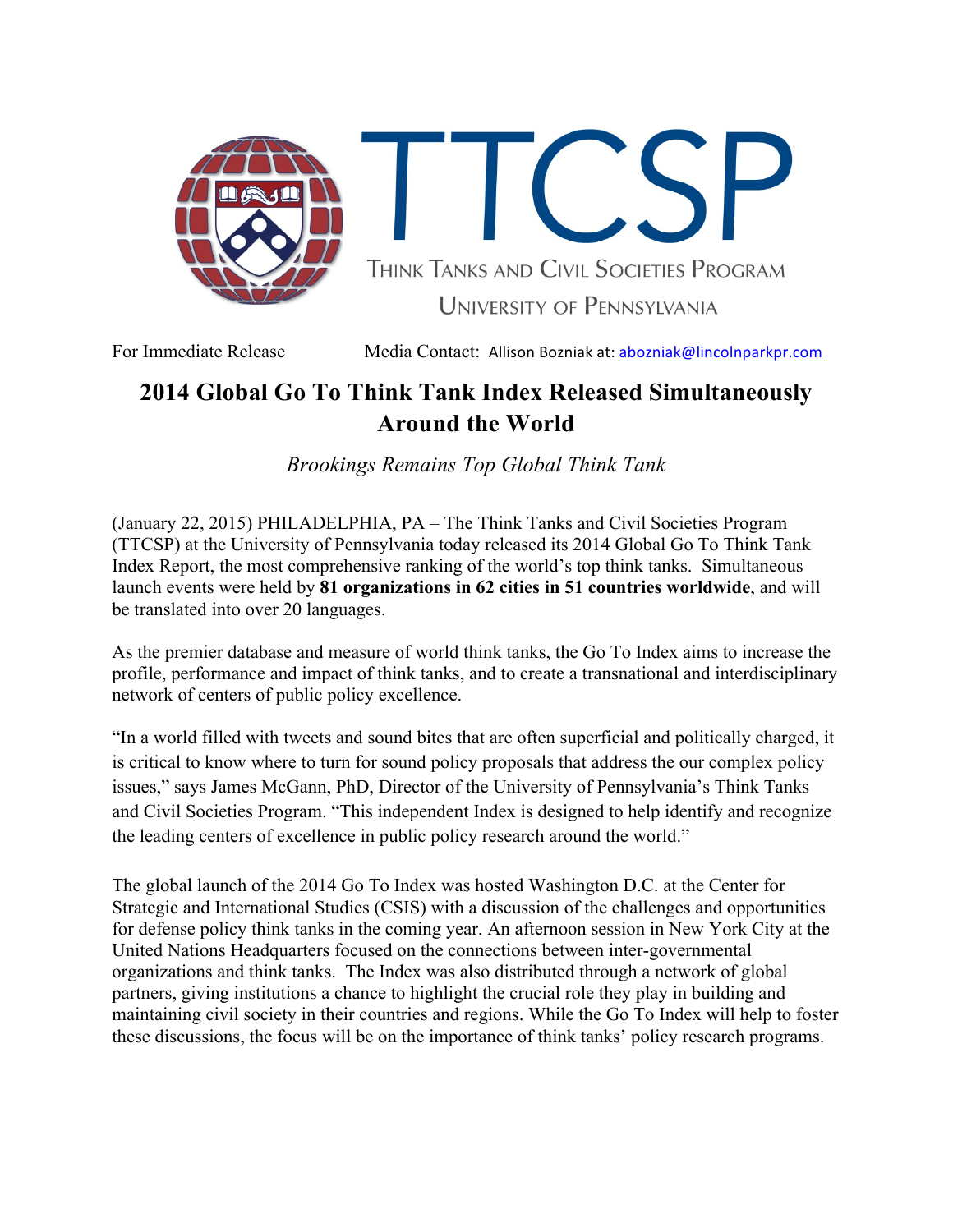The annual report is compiled with assistance from over 3000 peer institutions and experts from the print and electronic media, academia, public and private donor institutions, and governments around the world and ranks the top 150 global think tanks across four general categories:

- Top Think Tanks in the World
- Top Think Tanks by Region
- Top Think Tanks by Area of Research
- Top Think Tanks by Special Achievement

This year's report also includes new **Global Health** and **Domestic Health** categories as well as a **Global Trends** feature; a detailed analysis of the biggest developments and challenges that think tanks have faced and will continue to face in the near future.

The Brookings Institution ranked top of the Global Think Tank list for the seventh consecutive year. Following is a selection of rankings, but the full reports since 2008 can be found online at http://gotothinktank.com/rankings. A short video introducing this year's Index is available online at: www.youtube.com/watch?v=naE3iL9rfZw. Below is a summary of the Index's high level findings:

## **Top Think Tanks Worldwide (U.S. and non-U.S.)**

- Brookings Institution (United States)
- Chatham House (United Kingdom)
- Carnegie Endowment for International Peace (United States)
- Center for Strategic and International Studies (CSIS) (United States)
- Bruegel (Belgium)

## **Top Defense and National Security Think Tanks**

- Center for Strategic and International Studies (CSIS) (United States)
- RAND Corporation (United States)
- International Institute for Strategic Studies (IISS) (United Kingdom)
- Brookings Institution (United States)
- Chatham House (United Kingdom)

### **Top Foreign Policy and International Affairs Think Tanks**

- Brookings Institution (United States)
- Chatham House (United Kingdom)
- Carnegie Endowment for International Peace (United States)
- Council on Foreign Relations (CFR) (United States)
- Center for Strategic and International Studies (CSIS) (United States)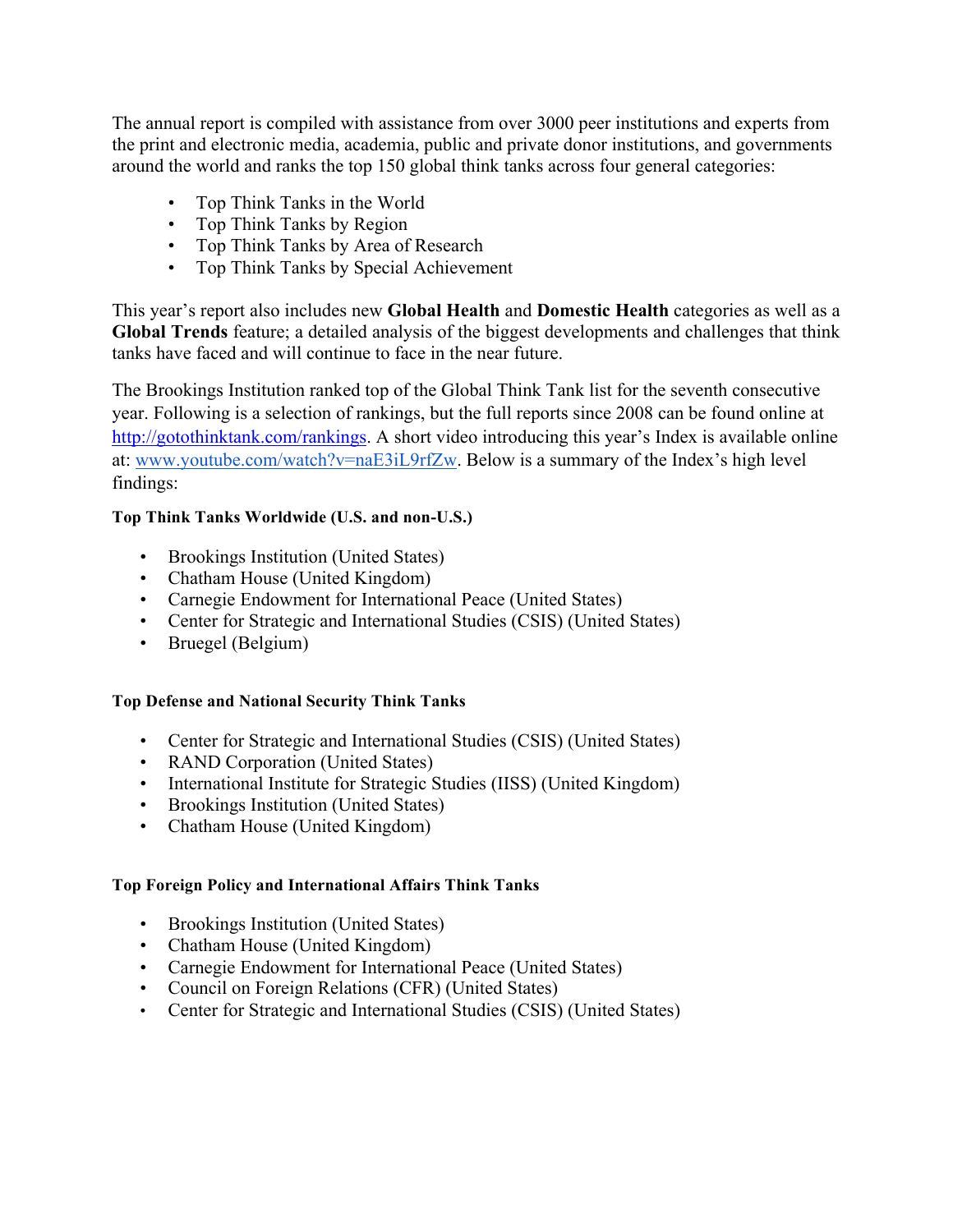# **Highlights of 2014 Global Go To Think Tank Index Report**

- **Brookings Ranked top think tank in the US and the World**
- **Chatham House Top Think Thank in Europe**
- **Top ranked think tanks in every region and major policy areas**
- **Features Global Policy Issues and Trends for 2015**
- **First published list of the top think tanks in China**
- **Top for-profit/corporate think tanks (new for 2014)**
- **Top global health policy think tanks (new for 2014)**

These regional launch partners will be hosting events in 62 cities around the world:

## Sub-Saharan Africa

- African Capacity Building Foundation (ACBF), Harare, Zimbabwe
- African Economic Research Consortium (AERC), Nairobi, Kenya
- Center for Policy Studies (CERPS), Monrovia, Liberia
- Council for the Development of Social Science Research in Africa (CODESRIA), Dakar, Senegal
- Development Research and Projects Centre (dRPC), Kano, Nigeria
- Institute of Economic Affairs (IEA), Accra, Ghana
- Mapungubwe Institute for Strategic Reflection (MISTRA), Johannesburg, South Africa
- Nigerian Institute of International Affairs (NIIA), Lagos, Nigeria
- REPOA, Dar es Salaam, Tanzania
- United Nations Economic Commission for Africa (ECA), Addis Ababa, Ethiopia

Asia and the Pacific

- Australian Institute of International Affairs (AIIA), Australian Strategic Policy Institute (ASPI), Strategic and Defence Studies Centre (SDCS), and Australia Instiute (TAI), Canberra, Australia
- Bangladesh Institute of Development Studies (BIDS), Dhaka, Bangladesh
- Center for Economic and Social Development (CESD), Baku, Azerbaijan
- Centre for Strategic and International Studies (CSIS), Jakarta, Indonesia
- Chongyang Institute for Financial Studies at Renmin University of China (RDCY), Development Research Center of the State Council (DRC), and China Center for International Economic Exchanges (CCIEE) (TBC), Beijing, China
- Chula Global Network, Chulalongkorn University, and International Institute for Trade and Development (ITD), Bangkok, Thailand
- Gateway House: Indian Council on Global Relations, Mumbai, India
- Japan Institute of International Affairs (JIIA) and Asian Development Bank Institute (ADBI), Tokyo, Japan
- Korea Institute for International Economic Policy (KIEP), East Asia Institute (EAI), and Korea Economic Magazine, Seoul, South Korea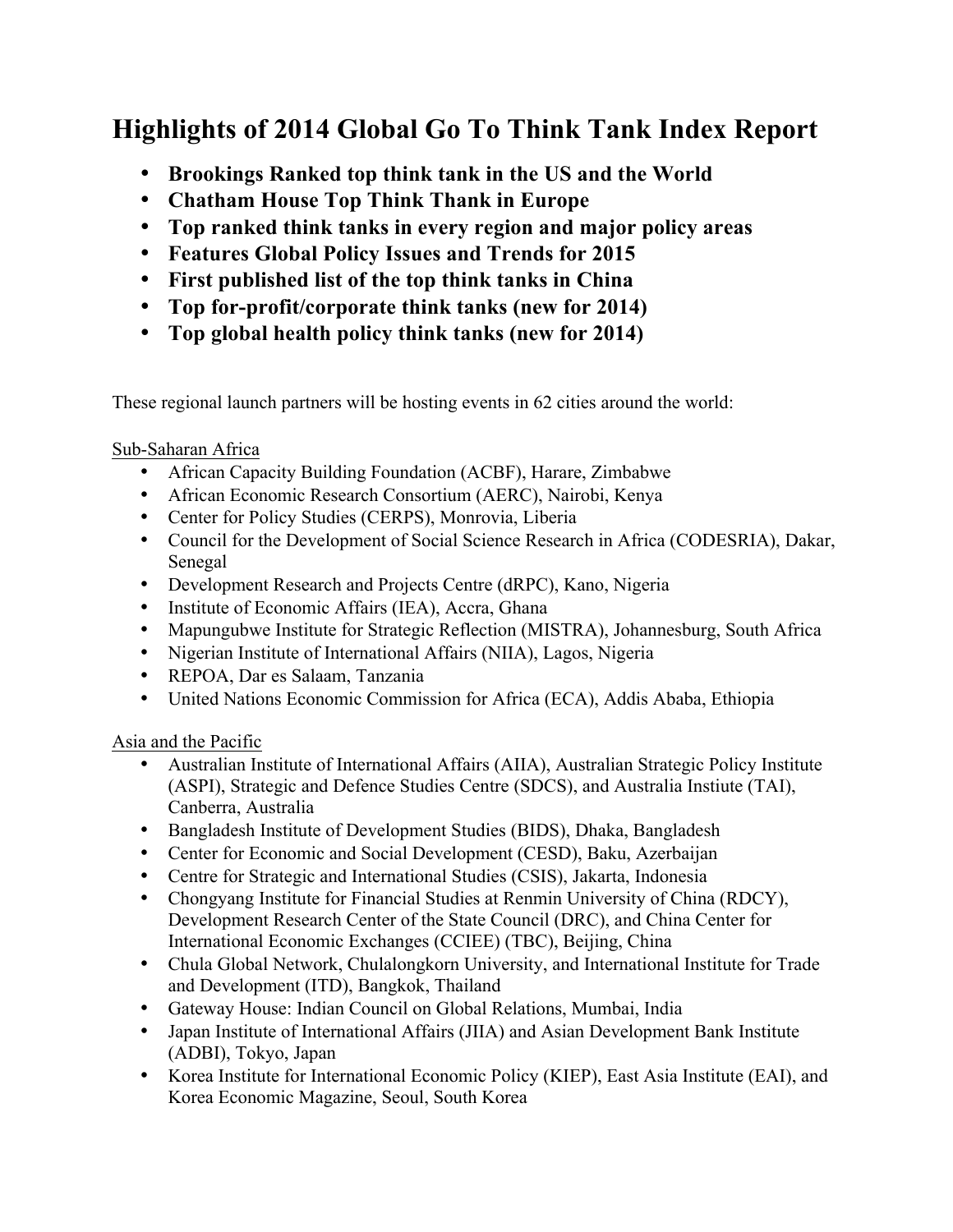- Observer Research Foundation (ORF), New Delhi, India
- Shanghai Academy of Social Sciences (SASS), Shanghai, China
- Singapore Institute of International Affairs (SIIA), Singapore
- Sustainable Development Policy Institute (SDPI), Islamabad, Pakistan

## Latin America

- Argentine Council for International Relations (CARI), Buenos Aires, Argentina
- CEDICE Libertad, Caracas, Venezuela
- Centro de Análisis y Difusión de la Economía Paraguay (CADEP), Asunción, Paraguay
- Centro de Estudios Públicos (CEP), Santiago, Chile
- Centro Latinoamericano de Economía Humana (CLAEH), Montevideo, Uruguay
- Centro Nacional de Alta Tecnología (CeNAT), San Jose, Costa Rica
- Ethos Public Policy Lab, Mexico City, Mexico
- Fundación para la Educación Superior y el Desarrollo (Fedesarrollo), Bogota, Colombia
- Getulio Vargas Foundation (FGV), Rio de Janeiro, Brazil
- Global Foundation for Democracy and Development (FUNGLODE), Santo Domingo, Dominican Republic
- Group for the Analysis of Development (GRADE), Lima, Peru

## Europe

- Adam Smith Institute (ASI), London, United Kingdom
- Barcelona Centre for International Affairs (CIDOB) and Fundación Alternativas, Barcelona, Spain
- Carnegie Moscow Center, Moscow, Russia
- Danish Institute for International Studies (DIIS), Copenhagen, Denmark
- Ecologic Institute, Konrad Adenauer Stiftung (KAS), and Friedrich Ebert Stiftung (FES), Berlin, Germany
- EUROPEUM Institute for European Policy, Prague, Czech Republic
- Fundación Alternativas, Madrid, Spain
- Institute for International Political Studies (ISPI), Milan, Italy
- Institute of International and Strategic Relations (IRIS), Paris, France
- Institute of World Economics, Budapest, Hungary
- Polish Institute of International Affairs (PISM), Warsaw, Poland
- Populari, Sarajevo, Bosnia and Herzegovina
- Razumkov Centre, Kiev, Ukraine

## North America

- Center for Strategic and International Studies (CSIS), Washington D.C., United States
- Chicago Council on Global Affairs, Chicago, United States
- Fraser Institute, Vancouver, Canada
- Institute for Research on Public Policy (IRPP), Montreal, Canada
- James A. Baker III Institute for Public Policy, Houston, United States